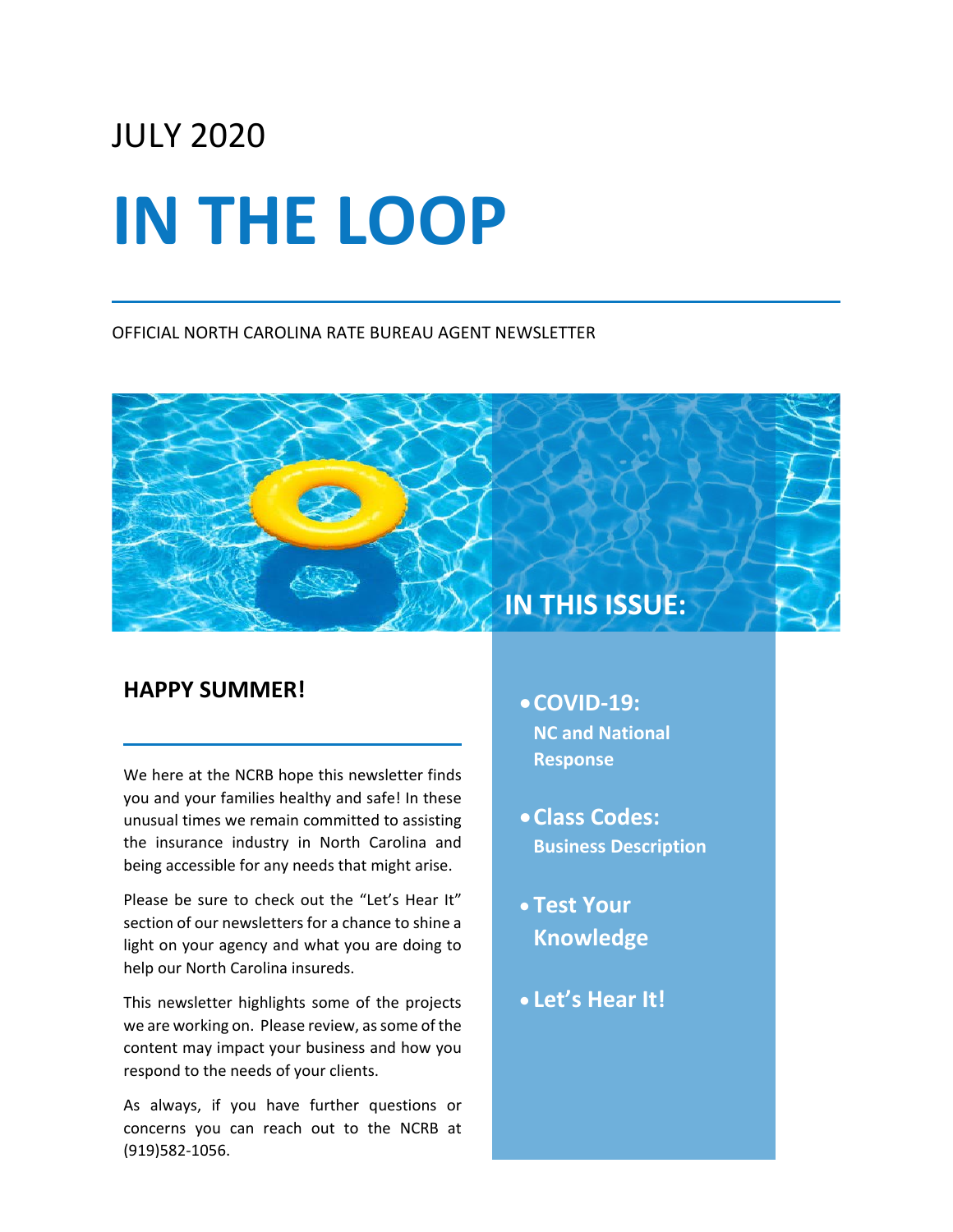# COVID-19: North Carolina & National Response

The year 2020 continues to be unpredictable in many ways. Like other organizations, we continue to adapt and move forward. From a personal lines perspective, there has been a decrease in market premium, in part due to individual carriers refunding a portion of automobile premiums. The reporting of these refunds for financial and statistical reporting has not been finalized at the time of this writing.

In Workers Compensation, the Rate Bureau has been closely monitoring the development and spread of COVID-19, along with the rest of the industry. Working collaboratively with the National Council on Compensation Insurance (NCCI), the Workers Compensation Committee and the North Carolina Department of Insurance, the Bureau received approval for filings applicable to North Carolina as noted below:

- The Part of Body section of the Injury Description Table has been expanded to track claims and impact in Indemnity Reporting Coronavirus with the addition of a new Cause of Injury Code of 83 for Pandemic and New Nature of Injury Code 83 for COVID-19. [\(Circular C-20-7\)](http://www.ncrb.org/Portals/0/ncrb/circular%20letters/workers%20comp/2020/C-20-7%20Data%20Reporting%20for%20COVID-19%20Coronavirus%20%20Claim%20Reporting%20Requirements.pdf?ver=2020-03-24-140932-063).
- COVID-19 has been classified as an extraordinary loss event (ELE), requiring the establishment of Catastrophe Number 12 to identify all claims associated with COVID-19 as its diagnosis. [\(Circular C-20-7\)](http://www.ncrb.org/Portals/0/ncrb/circular%20letters/workers%20comp/2020/C-20-7%20Data%20Reporting%20for%20COVID-19%20Coronavirus%20%20Claim%20Reporting%20Requirements.pdf?ver=2020-03-24-140932-063)
- NCCI Item B-1441 allows payments to paid furloughed employees to be excluded from premium calculations for all policies in effect on or after March 1, 2020 until December 31, 2020, or as amended to an earlier or later date as circumstances warrant in consultation with state regulatory authorities. [\(Circular C-20-17\)](http://www.ncrb.org/Portals/0/ncrb/circular%20letters/workers%20comp/2020/C-20-17%20Revisions%20to%20NC%20Basic%20Manual%20Rules%20Related%20to%20COVID-19%20(Coronavirus)%20Pandemic.pdf?ver=2020-05-07-165354-967)
- Employees whose duties were previously assigned to a higher-rated governing classification that does not include clerical operations, who are now working in a stay-at-home environment and performing duties consistent with clerical operations, may be reassigned to classification code 8871- Clerical Telecommuter Employees from March 30, 2020- the day the North Carolina stay-at-home order was issued- until 45 days after the order is lifted. [\(Circular C-20-17\)](http://www.ncrb.org/Portals/0/ncrb/circular%20letters/workers%20comp/2020/C-20-17%20Revisions%20to%20NC%20Basic%20Manual%20Rules%20Related%20to%20COVID-19%20(Coronavirus)%20Pandemic.pdf?ver=2020-05-07-165354-967)

NCCI Item Filing E-1407 revises rules related to excluding claims attributable to the COVID-19 pandemic from experience rating calculations and reporting these claims as an extraordinary loss event. This filing will be applicable to experience rate modifications with rating effective dates on or after August 16,2020. [\(Circular C-20-21\)](http://www.ncrb.org/Portals/0/ncrb/circular%20letters/workers%20comp/2020/C-20-21%20NCCI%20Item%20E-1407%20%20Exclusion%20of%20COVID-19%20Claims.pdf?ver=2020-06-16-162623-933)

The Rate Bureau also continues to monitor legislative activity on both the state and national level, as well as, actions by the Department of Insurance in order to be as responsive as possible.

#### **NORTH CAROLINA**

#### **House Bill 1056**

Filed May 1, 2020: WC/COVID-19/ Cover Essential Workers would amend the Workers Compensation Act to provide occupational disease coverage to first responders and health care workers who contract coronavirus. HB 1056 would become effective when ratified and signed by Governor Roy Cooper and apply to workers compensation claims filed on or after the bill's effective date. HB 1056 has passed the first reading on May 1, 2020 where no further action has been taken at this time.

#### **House Bill 1057**

Filed May 1, 2020: WC/COVID-19/ Front Line Coverage/Funds would create a rebuttable presumption that first responders, health care workers, and essential workers who are infected with coronavirus contracted the disease in the course of employment. HB 1057 would require that local governmental employers' credit first responders and health care workers for leave taken while quarantined. HB 1057 would also appropriate funds to the Office of State Human Resources to settle state employee workers compensation claims related to the coronavirus pandemic. HB 1057 has passed the first reading on May 2, 2020 where no further action has been taken at this time.

#### **NATIONAL**

According to a study released by NCCI on June  $4<sup>th</sup>$ , 2020, six states (Alaska, Illinois, Minnesota, Utah, Wisconsin and Wyoming) have passed legislation establishing presumption of compensability for COVID-19 for certain workers. Twelve states, including North Carolina, have proposed similar legislation. Some bills were introduced to be effective retroactively. In addition to the legislative activity, eight states have issued executive orders or adopted emergency rules regarding presumption of compensability for COVID-19.